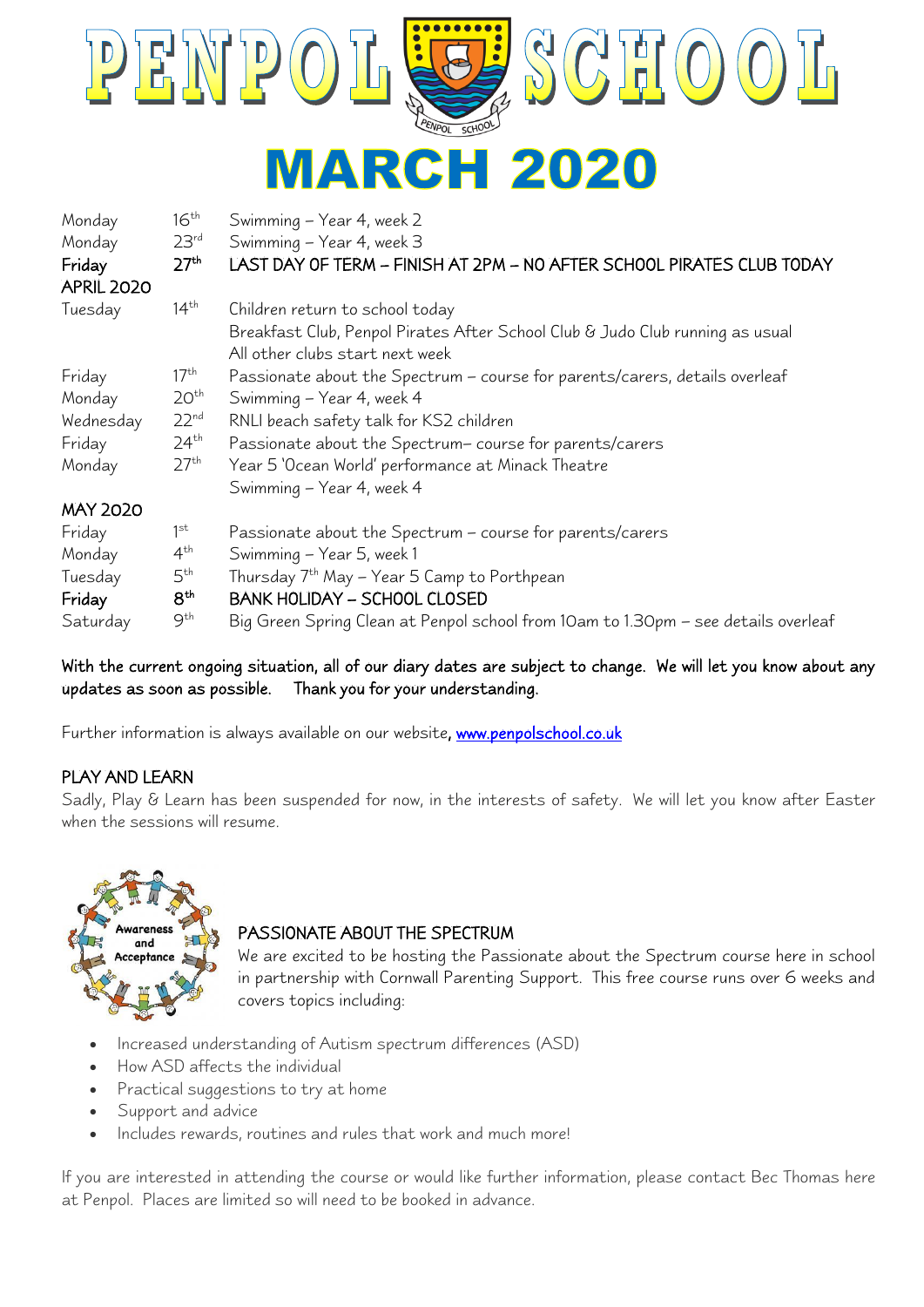



Dear Parents/Carers,

Welcome to the March edition of our newsletter.

You may have noticed that we have booked an exciting date onto the school calendar: **Saturday 9th May** will be our first '**Big Green Spring Clean'** event to which you are all invited.

Starting at around 10am, we are looking forward to harnessing the

indomitable power of our parent/carer community to refresh our outdoor areas around the site. Music will be played, refreshments provided and a lot of fun will be had by all. Please do add the date to your diaries. We'll keep you posted with more details a little closer to the time.

It is impossible to ignore the news at present and we are working hard at Penpol to keep children happy and safe in all that we do. If you feel that your child is feeling anxious or unsettled, please do let us know and we can provide them with support. Thank you all for continuing to follow the government's latest advice regarding isolation following possible symptoms of the coronavirus. If you are doing so and would like to receive more learning for your children, please don't hesitate to get in touch.

We recognise that many of you are very concerned about sending your children to school following the government's most recent advice, particularly if you or someone at your home has an underlying health condition or is over the age of seventy. I am seeking urgent clarification of the advice here and will update you as soon as possible. In the meantime, you are best placed to make a decision about the safety of your family and we will fully support you with this.

It is with great regret that, due to the risks associated with holding such a large number of meetings, we made the difficult decision to cancel **Parents' Evenings** this week. I understand that this will be very frustrating for many of you as it is for our team. We will reschedule the meetings later in the year. In the meantime, if you would like a phone call with your child's teacher please do catch them at the day or send us an email and they will get back to you as soon as is possible.

Although nothing is certain, we are well prepared for the **possibility of school closure** and have developed a comprehensive plan to ensure that we can continue to support learning and welfare from afar. If you feel that you would benefit from any additional stationery or paper to support with this at home, please do get in touch and we will arrange for some to be sent home.

Finally, I would like to thank you all for your flexibility and support during this time. Thank you also to our incredible team for working tirelessly to keep your children happy, safe and engaged in some wonderful learning in such unusual circumstances.

With very best wishes, Chris Chislett – Headteacher

Headteacher: Mr C Coyle-Chislett Phone: 01736 753472 Email: secretary@penpol.cornwall.sch.uk Online: penpolschool.co.uk











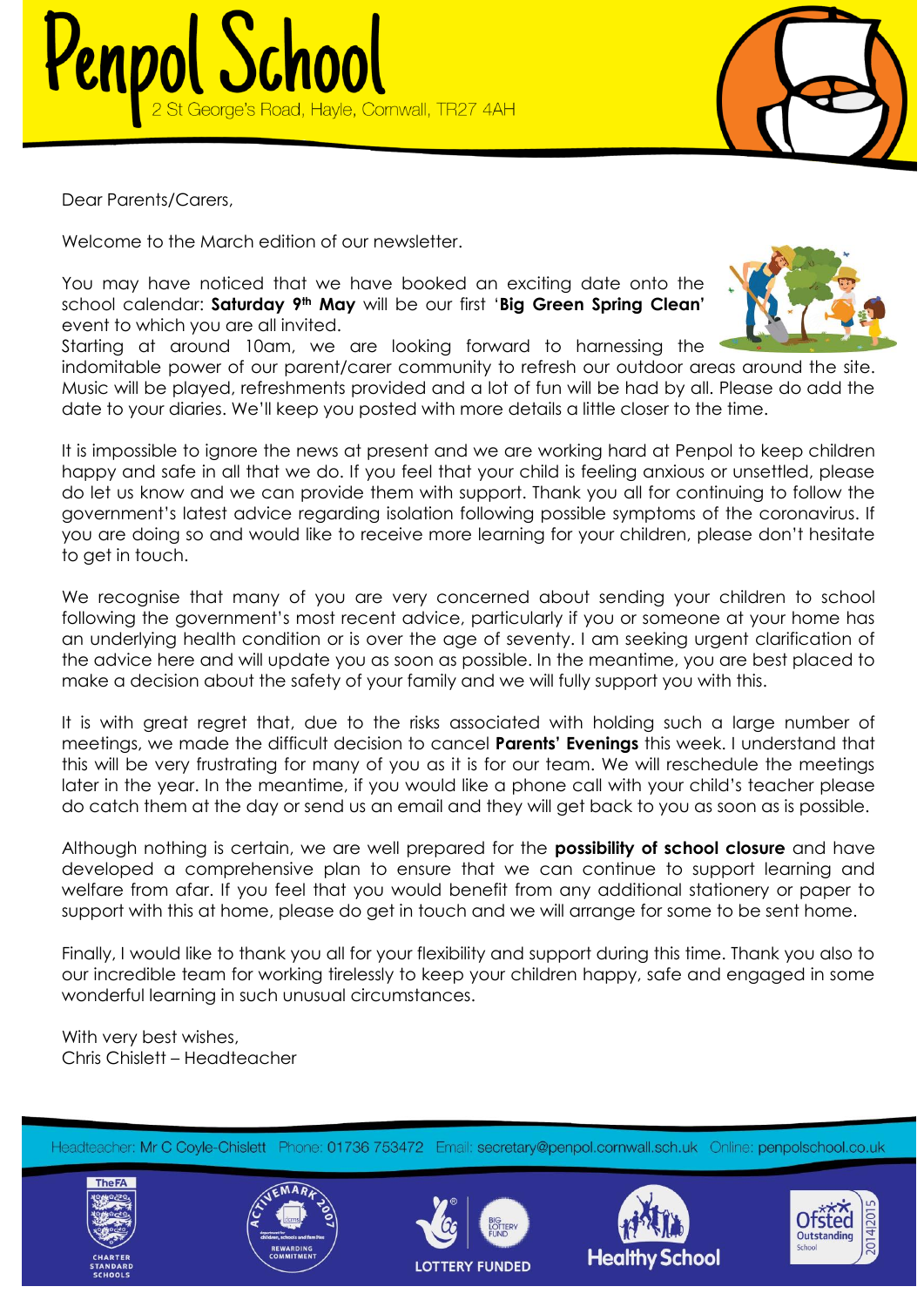#### ECO CHAMPIONS AT PENPOL

In recent meetings the eco champions have been discussing things like:

- Ride/walk to school week
- Reaching bronze in the Eco Schools award
- Replacing standard bins with recycling and compost bins

"To reach the bronze award we have ticked off many tasks and received our certificate. We are already working towards the silver award. Recently, an Eco Schools assessor came in to help us reach silver and soon we will be reaching towards the green flag. So far we have already seen improvement in ride/walk to school week with more people walking to school after this week. We are very pleased with this because it decreases the amount of air pollution around our school. New bins have been placed in the Year 6 area. Next term, we will be introducing a green square on the homework grids and some of the pieces of homework will be placed on an eco shelf on the home learning shelves."

Article written by Eco Champion Vinnie from Year 6